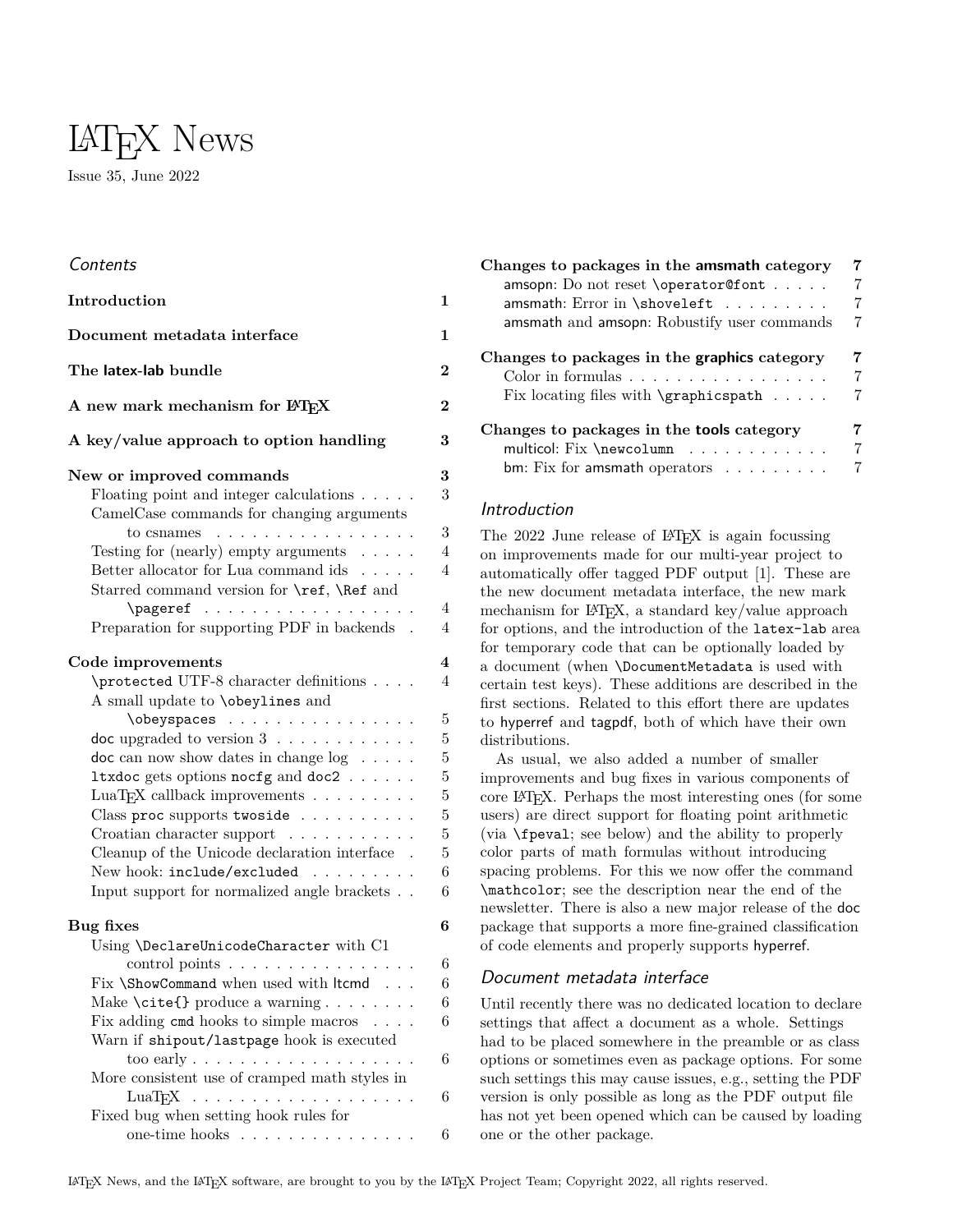For the "LAT<sub>E</sub>X Tagged PDF project" [\[1\]](#page-7-0) further metadata about the whole document (and its processing) need to be specified and again this data should be all placed in a single well-defined place.

For this reason we introduce the new command \DocumentMetadata to unify all such settings in one place. The command expects a key/value list that describes all document metadata for the current document. It is only allowed to be used at the very beginning of the document, i.e., the declaration has to be placed *before* \documentclass and will issue an error if found later.

At this point in time we provide only the bare command in the format; the actual processing of the key/value is defined externally and the necessary code will be loaded if the command is used. This scheme is chosen for two reasons: by adding the command in the kernel it is available to everybody without the need to load a special package using \RequirePackage. The actual processing, though, is external so that we can easily extend the code (e.g., offering additional keys or changing the internal processing) while the above-mentioned project is progressing. Both together allows users to immediately benefit from intermediate results produced as part of the project, as well as offering the LATEX Project Team the flexibility to enable such intermediate results (for test purposes or even production use) in-between and independently of regular LATEX releases. Over time, tested and approved functionality can then seamlessly move into the kernel at a later stage without any alterations to documents already using it. At the same time, not using the new consolidated interface means that existing documents are in no way affected by the work that is carried out and is in a wider alpha or beta test phase.

Documentation about the new command and already existing keys are in l3meta.pdf and documentmetadata-support.pdf and also in the documentation of the pdfmanagement-testphase package.

Package and class authors can test if a user has used \DocumentMetadata with \IfDocumentMetadataTF.

# <span id="page-1-0"></span>The latex-lab bundle

We added a new latex-laboratory bundle in which we place new code that is going to be available only through a \DocumentMetadata declaration and that is—most importantly—work under development and subject to change without further notice. This means that commands and interfaces provided there may get altered or removed again after some public testing. The code can be accessed through the \DocumentMetadata key testphase. Currently supported values are phase-I and phase-II that enable code of the tagged PDF project (phase I is frozen, and phase II is the phase we

are currently working on). With

#### \DocumentMetadata{testphase=phase-II}

you currently enable tagging for paragraphs and footnotes; more document elements will follow soon.

Eventually, code will move (once considered stable) from the testphase into the IAT<sub>E</sub>X kernel itself. Tagging will continue to require a \DocumentMetadata declaration, but you will then be able to drop the testphase key setting.

# <span id="page-1-1"></span>A new mark mechanism for LATFX

The mark mechanism is  $T_{F}X$ 's way to pass information to the page-building process, which happens asynchronously, in order to communicate relevant data for running headers and footers to the latter, e.g., what is the first section on the page or the last subsection, etc. However, marks may also be used for other purposes. The new kernel module provides a generalized mechanism for marks of independent classes.

The T<sub>F</sub>X engines offer a low-level mark mechanism to communicate information about the content of the current page to the asynchronous operating output routine. It works by placing \mark commands into the source document.

This mechanism works well for simple formats (such as plain TEX) whose output routines are only called to generate pages. It fails, however, in LATEX (and other more complex formats), because here the output routine is sometimes called without producing a page, e.g., when encountering a float and placing it into one of the float regions. When that happens T<sub>EX</sub>'s \topmark no longer reflects the situation at the top of the next page when that page is finally boxed.

Furthermore, T<sub>EX</sub> only offered a single mark while LATEX wanted to keep track of more than one piece of information. For that reason, LAT<sub>E</sub>X implemented its own mark mechanism where the marks always contained two parts with their own interfaces: \markboth and \markright to set marks and \leftmark and \rightmark to retrieve them.

Unfortunately, this extended mechanism, while supporting scenarios such as chapter/section marks, was far from general. The mark situation at the top of a page (i.e., \topmark) remained unusable and the two marks offered were not really independent of each other because \markboth (as the name indicates) was always setting both.

The new mechanism now available in LAT<sub>EX</sub> starting with the 2022 release overcomes both issues:

• It provides arbitrary many, fully independent named marks, that can be allocated and from that point onwards used.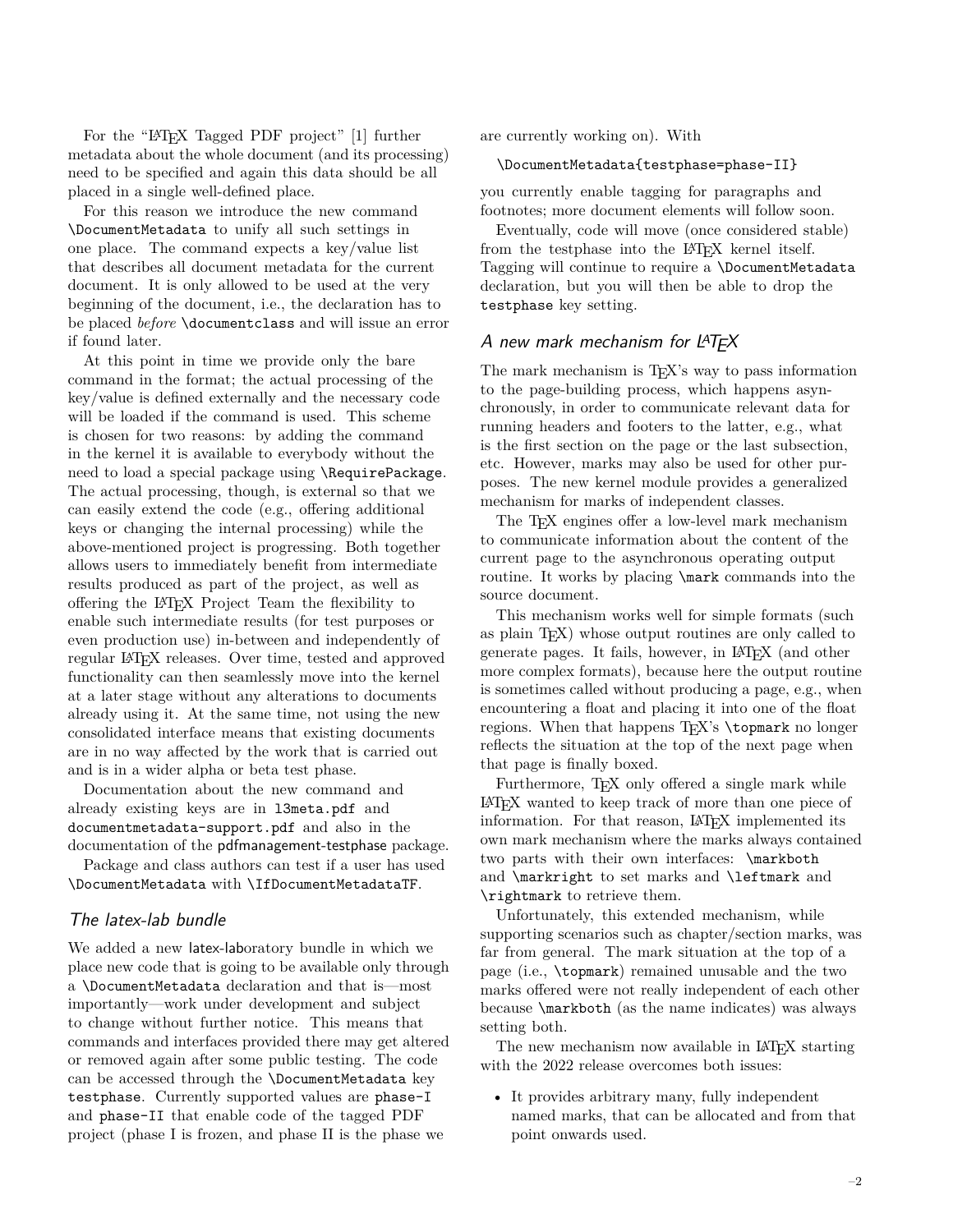- It offers access for each such mark to retrieve its top, first, and bottom value separately.
- Furthermore, the mechanism is augmented to give access to marks in different "regions", which may be other than full pages.

The legacy interfaces, e.g., \markboth, are kept. Thus classes and packages making use of them continue to work seamlessly. To make use of the extended possibility a new set of commands for the declaration of mark classes, setting their values and querying their state (in the output routine) is now available in addition. You find the documentation for the new interfaces together with examples and further notes on the mechanism in the file ltmarks-doc.pdf. Just call texdoc ltmarks-doc to display it on your computer.

# <span id="page-2-0"></span>A key/value approach to option handling

The classical LAT<sub>EX</sub>  $2\varepsilon$  method for handling options, using \ProcessOptions, treats each entry in the list as a string. Many package authors have sought to extend this handling by treating each entry as a key–value pair (keyval) instead. To date, this has required the use of additional packages, for example kvoptions.

The LATEX team have for some time offered the package l3keys2e to allow keyvals defined using the L3 programming layer module l3keys to act as package options. This ability has now been integrated directly into the kernel. As part of this integration, the syntax for processing keyval options has been refined, such that

#### \ProcessKeyOptions

will now automatically pick up the package name as the key *family*, unless explicitly given as an optional argument:

# \ProcessKeyOptions[family]

To support creating key options for this mechanism, the new command \DeclareKeys has been added. This works using the same general approach as l3keys or pgfkeys: each key has one or more *properties* which define its behavior.

Options for packages which use this new approach will not be checked for clashes by the kernel. Instead, each time a \usepackage or \RequirePackage line is encountered, the list of options given will be passed to \ProcessKeyOptions. Options which can only be given the first time a package is loaded can be marked using the property .usage = load, and will result in a warning if used in a subsequent package loading line.

Package options defined in this way can also be set within a package using the new command \SetKeys, which again takes an optional argument to specify the *family*, plus a mandatory one for the options themselves.

## <span id="page-2-1"></span>New or improved commands

#### <span id="page-2-2"></span>Floating point and integer calculations

The L3 programming layer offers expandable commands for calculating floating point and integer values, but so far these functions have only been available to programmers, because they require \ExplSyntaxOn to be in force. To make them easily available at the document level, the small package xfp defined \fpeval and \inteval.

An example of use could be the following:

\LaTeX{} can now compute:

```
\[ \frac{\sin (3.5)}{2} + 2\cdot 10^{-3}
```

$$
= \frac{1}{\sin(3.5)} / 2 + 2e - 3
$$

which produces the following output:

LATEX can now compute:

$$
\frac{\sin(3.5)}{2} + 2 \cdot 10^{-3} = -0.1733916138448099
$$

These two commands have now been moved into the kernel and in addition we also provide \dimeval and \skipeval. The details of their syntax are described in usrguide3.pdf. The command \fpeval offers a rich syntax allowing for extensive calculations, whereas the other three commands are essentially thin wrappers for \numexpr, \dimexpr, and \glueexpr—therefore inheriting some syntax peculiarities and limitations in expressiveness.

```
\newcommand\calculateheight[1]{%
  \setlength\textheight{\dimeval{\topskip
        + \baselineskip * \inteval{#1-1}}}}
```
The above, for example, calculates the appropriate \textheight for a given number of text lines. [\(github issue 711\)](https://github.com/latex3/latex2e/issues/711)

<span id="page-2-3"></span>CamelCase commands for changing arguments to csnames It is sometimes helpful to "construct" a command name on the fly rather than providing it as a single  $\ldots$ token. For these kinds of tasks the LAT<sub>EX</sub>3 programming layer offers a general mechanism (in the form of \exp\_args:N... and \cs\_generate\_variant:Nn). However, when declaring new document-level commands with \NewDocumentCommand or \NewCommandCopy, etc. the L3 programming layer may not be active, and even if it is, mixing CamelCase syntax with L3 programming syntax is not really a good approach. We have therefore added the commands \UseName and \ExpandArgs to assist in such situations, e.g.,

# \NewDocumentCommand\newcopyedit{mO{red}} {\newcounter{todo#1}% \ExpandArgs{c}\NewDocumentCommand{#1}{s m}% {\stepcounter{todo#1}% \IfBooleanTF {##1}%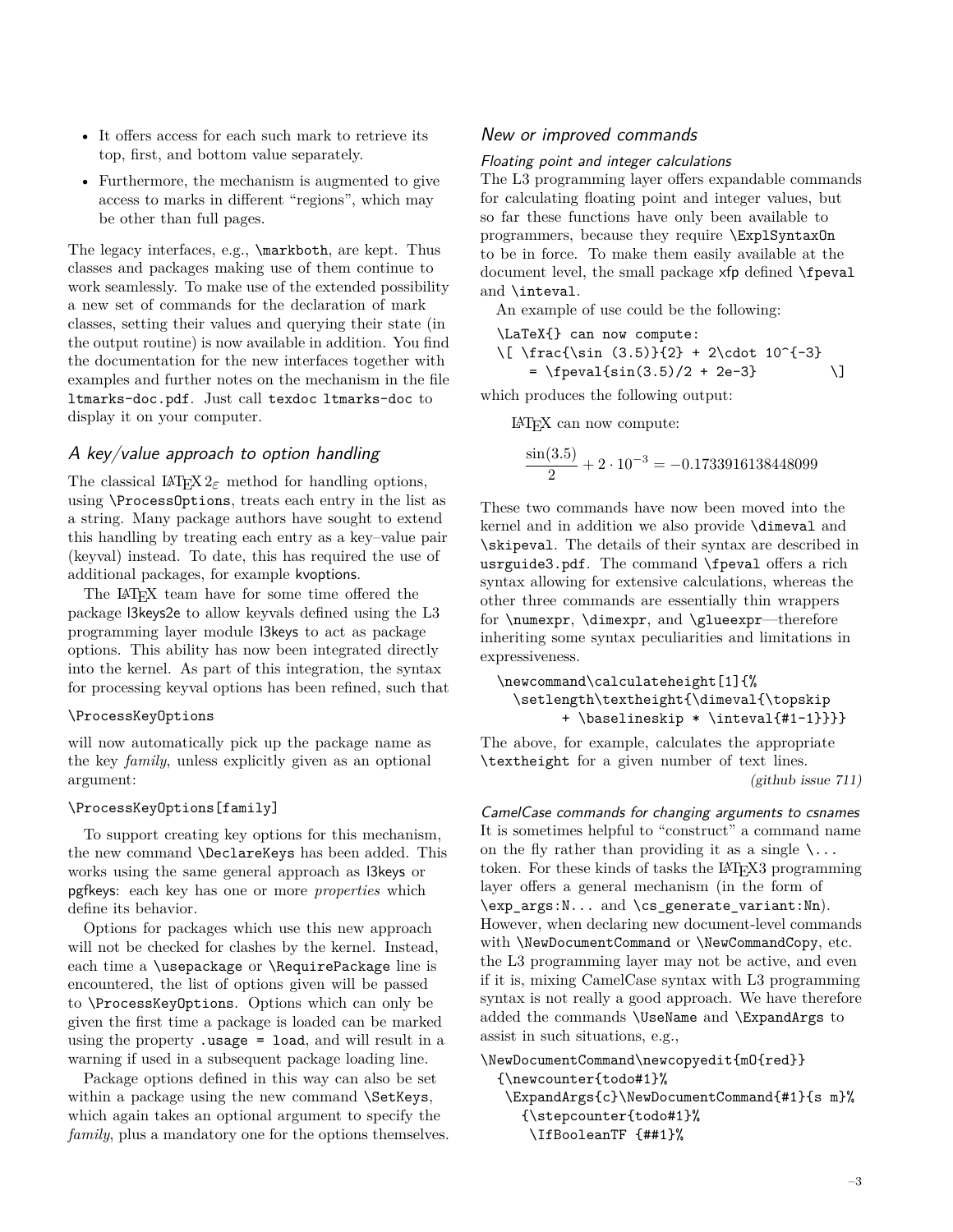```
{\todo[color=#2!10]%
        {\UseName{thetodo#1}: ##2}}%
    {\todo[inline,color=#2!10]%
       {\UseName{thetodo#1}: ##2}}%
\frac{1}{2}%
```
which provides a declaration mechanism for copyedit commands, so that \newcopyedit{FMi}[blue] then defines \FMi (and the necessary counter).

The command \ExpandArgs can be useful with the argument cc or Nc in combination with \NewCommandCopy if the old or new command name or both need constructing. Finally, there is \UseName which takes its argument and turns it into a command (i.e., a CamelCase version of \@nameuse (LATEX 2*ε*) or \use:c (L3 programming layer)) which was also used in the example above. [\(github issue 735\)](https://github.com/latex3/latex2e/issues/735)

## <span id="page-3-0"></span>Testing for (nearly) empty arguments

}

In addition to \IfNoValueTF to test if an optional argument was provided or not, there is now also \IfBlankTF, which tests if the argument is empty or contains only blanks. Based on the result it selects a true or false code branch. As usual, the variants \IfBlankT and \IfBlankF are also provided for use when only one branch leads to some action. Further details and examples are given in usrguide3.pdf.

This test can also be useful if you set up key/value options and want to test if a key was specified without giving a value, vs. specifying "*key* = ,".

# <span id="page-3-1"></span>Better allocator for Lua command ids

In LuaT<sub>EX</sub> we already had the \newluafunction macro which allocates a Lua function identifier which can be used to define commands with \luadef. But this always required two steps: \newluafunction defines the passed control sequence as an integer, which then has to be used to define the actual Lua command with **\luadef**. After that, the integer is no longer needed. This was inconsistent with other allocators. Therefore we added two new allocators \newluacmd and \newexpandableluacmd which directly define a control sequences invoking the allocated Lua function. The former defines a non-expandable Lua command, the latter an expandable one. Of course, the associated Lua function still has to be defined by assigning a function to the lua.get\_functions\_table() table. The required index is available in \allocationnumber.

An example could be

```
\newluacmd \greeting
\directlua {
lua.get functions table()
   [tex.count.allocationnumber]
   = function()
```

```
local name = token.scan_argument()
   tex.sprint('Hello ', name, '!')
 end
}
```
\greeting{world}

[\(github issue 536\)](https://github.com/latex3/latex2e/issues/536)

<span id="page-3-2"></span>Starred command version for \ref, \Ref and \pageref For a long time hyperref has provided starred versions for the reference commands which do not create active links. This syntax extension required users and package authors to check if hyperref was loaded and adjust the coding accordingly or take the starred forms out if text was copied to a document without hyperref. The commands have now been aligned with the hyperref usage and always allow an optional star. The showkeys package has been updated to handle the starred versions too, both with hyperref or nameref and without. The commands are defined with \NewDocumentCommand and so no longer expand when written to auxiliary files. This reduces the number of compilations needed to resolve references in captions and sectioning commands. The package ifthen has been updated to ensure that \pageref can still be used inside tests like \isodd.

## <span id="page-3-3"></span>Preparation for supporting PDF in backends

At the current point in time, basic support for PDF in backends is not part of LATEX core; it is provided by an external package like hyperref. At some time in the future that work will be placed into the kernel but for now it is separate and has to be explicitly loaded in the document. To enable class and package authors to support PDF-specific tasks like the creation of link targets without having to test first if hyperref has been loaded, dummy versions of the commands \MakeLinkTarget, \LinkTargetOn, \LinkTargetOff and \NextLinkTarget are provided.

# <span id="page-3-4"></span>Code improvements

# <span id="page-3-5"></span>\protected UTF-8 character definitions

The characters defined via utf8.def are now defined as \protected macros. This makes them safe to use in expansion contexts where the classic \protect mechanism is not enabled, notably L3 programming layer e and x arguments.

Related to this change \MakeUppercase and \MakeLowercase have been updated to use the Unicodeaware case changing functions \text\_lowercase:n in place of the T<sub>F</sub>X primitive \lowercase. The \NoCaseChange command from the textcase package has also been added.

Note: for technical reasons these low-level character handling changes will not be rolled back if the format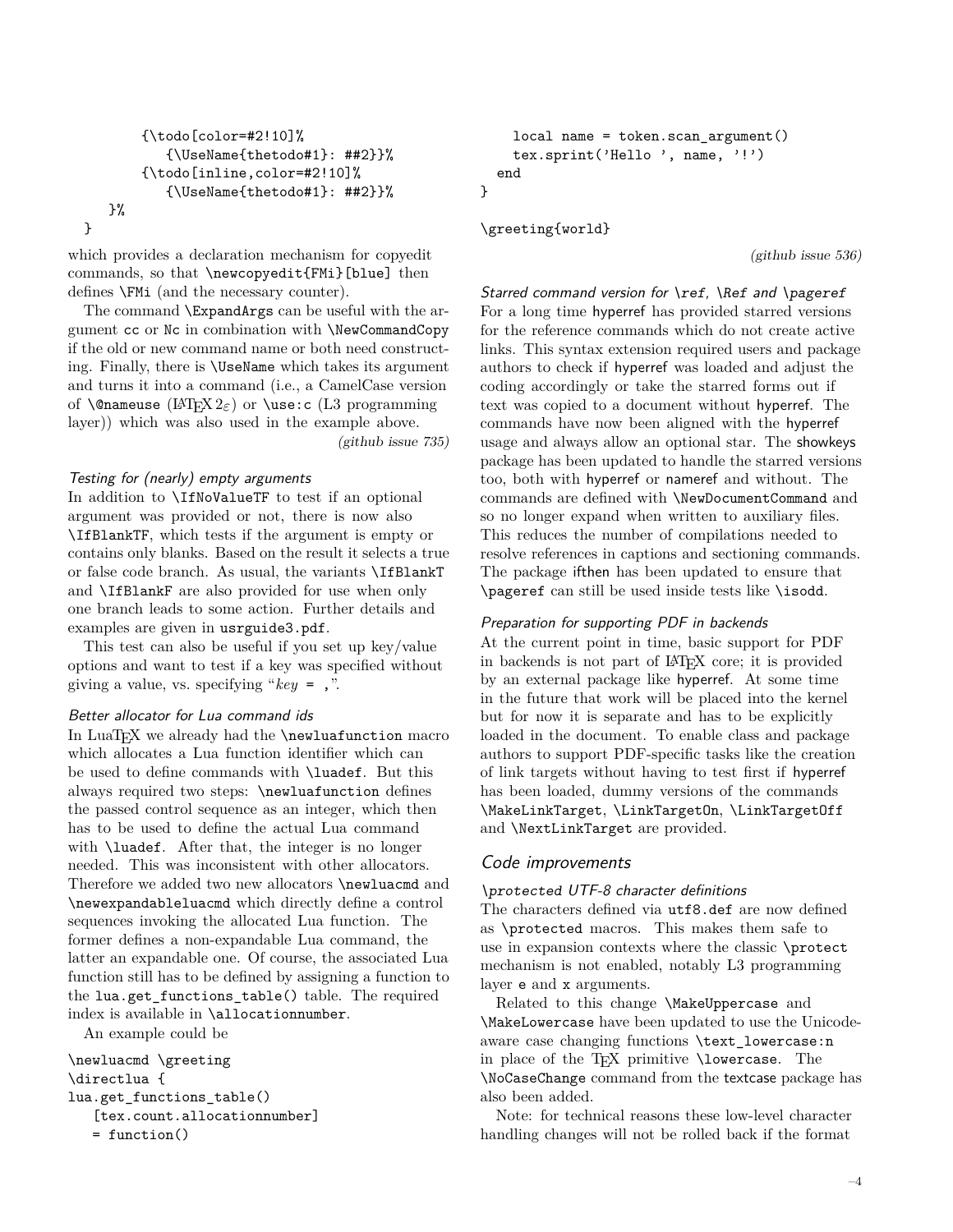version is rolled back using the latexrelease package rollback mechanism. [\(github issue 780\)](https://github.com/latex3/latex2e/issues/780)

<span id="page-4-0"></span>A small update to \obeylines and \obeyspaces The plain T<sub>E</sub>X versions of **\obeylines** and **\obeyspaces** make  $\hat{\ }$  m and  $\hat{\ }$  active and force them to execute **\par** and **\space**, respectively. Don Knuth makes a remark in the TEXbook that one can then use a trick such as

\let\par=\cr \obeylines \halign{...

However, redefining \par like this may lead to all kinds of problems in LATEX. We have therefore changed the commands to use an indirection: the active characters now execute \obeyedline and \obeyedspace, which in turn do what the hardwired solution did before.

```
This • means • that • it • is • now • possible • to
• achieve • special • effects • in • a • safe • way.
• This • paragraph, • for • example, • was •
produced • by • making • \obeyedspace • generate
• \{\setminus \cup \text{textbullet}\setminus \cup\} • and • enabling •
\obeyspaces • within • a • quote • environment.
```
Thus, if you are keen to use the plain T<sub>E</sub>X trick, you need to say  $\let\ob{evedlines}$  [\(github issue 367\)](https://github.com/latex3/latex2e/issues/367)

## <span id="page-4-1"></span>doc upgraded to version 3

After roughly three decades the doc package received a cautious uplift, as already announced at the 2019 TUG conference—changes to doc are obviously always done in a leisurely manner.

Given that most documentation is nowadays viewed on screen, hyperref support is added and by default enabled (suppress it with option nohyperref or alternatively with hyperref=false) so the internal cross-references are properly resolved including those from the index back into the document.

Furthermore, doc now has a general mechanism to define additional "doc" elements besides the two Macro and Env it has known in the past. This enables better documentation because you can now clearly mark different types of objects instead of simply calling them all "macros". If desired, they can be collected together under a heading in the index so that you have a section just with your document interface commands, or with all parameters, or . . .

The code borrows ideas from Didier Verna's dox package (although the document level interface is different) and it makes use of Heiko Oberdiek's hypdoc package, which at some point in the future will be completely integrated, given that its whole purpose it to patch doc's internal commands to make them hyperref-aware.

All changes are expected to be upward compatible, but if you run into issues with older documentation using doc a simple and quick solution is to load the package as follows: \usepackage{doc}[=v2]

## <span id="page-4-2"></span>doc can now show dates in change log

Up to now the change log was always sorted by version numbers (ignoring the date that was given in the \changes command). It can now be sorted by both version and date if you specify the option reportchangedates on package level and in that case the changes are displayed with

⟨*version*⟩ – ⟨*date*⟩

as the heading (instead of just ⟨*version*⟩), when using \PrintChanges. [\(github issue 531\)](https://github.com/latex3/latex2e/issues/531)

## <span id="page-4-3"></span>ltxdoc gets options nocfg and doc2

The LAT<sub>E</sub>X sources are formatted with the 1txdoc class, which supports loading a local config file ltxdoc.cfg. In the past the LAT<sub>EX</sub> sources used such a file but it was not distributed. As a result reprocessing the LAT<sub>EX</sub> sources elsewhere showed formatting changes. We now distribute this file which means that it is loaded by default. With the option nocfg this can be prevented.

We also added a doc2 option to the class so that it is possible to run old documentation with doc version 2, if necessary.

## <span id="page-4-4"></span>LuaT<sub>F</sub>X callback improvements

The LuaT<sub>EX</sub> callbacks hpack\_quality and vpack\_quality are now exclusive and therefore only allow a single handler. The previous type list resulted in incorrect parameters when multiple handlers were set; therefore, this only makes an existing restriction more explicit.

Additionally the return value true for list callbacks is now handled internally and no longer passed on to the engine. This simplifies the handling of these callbacks and makes it easier to provide consistent interfaces for user-defined list callbacks.

### <span id="page-4-5"></span>Class proc supports twoside

The document class proc, which is a small variation on the article class, now supports the twoside option, displaying different data in the footer line on recto and verso pages. [\(github issue 704\)](https://github.com/latex3/latex2e/issues/704)

#### <span id="page-4-6"></span>Croatian character support

The default inputenc support has been extended to support the 9 characters DŽ, Dž, dž, LJ, Lj, lj, NJ, Nj, nj, input as single UTF-8 code points in the range  $U+01C4$  to  $U+01CC$ . [\(github issue 723\)](https://github.com/latex3/latex2e/issues/723)

#### <span id="page-4-7"></span>Cleanup of the Unicode declaration interface

When declaring encoding specific commands for the Unicode (TU) encoding some declarations (e.g., \DeclareUnicodeComposite) do not have an explicit argument for the encoding name, but instead use the command \UnicodeEncodingName internally. There was one exception though: \DeclareUnicodeAccent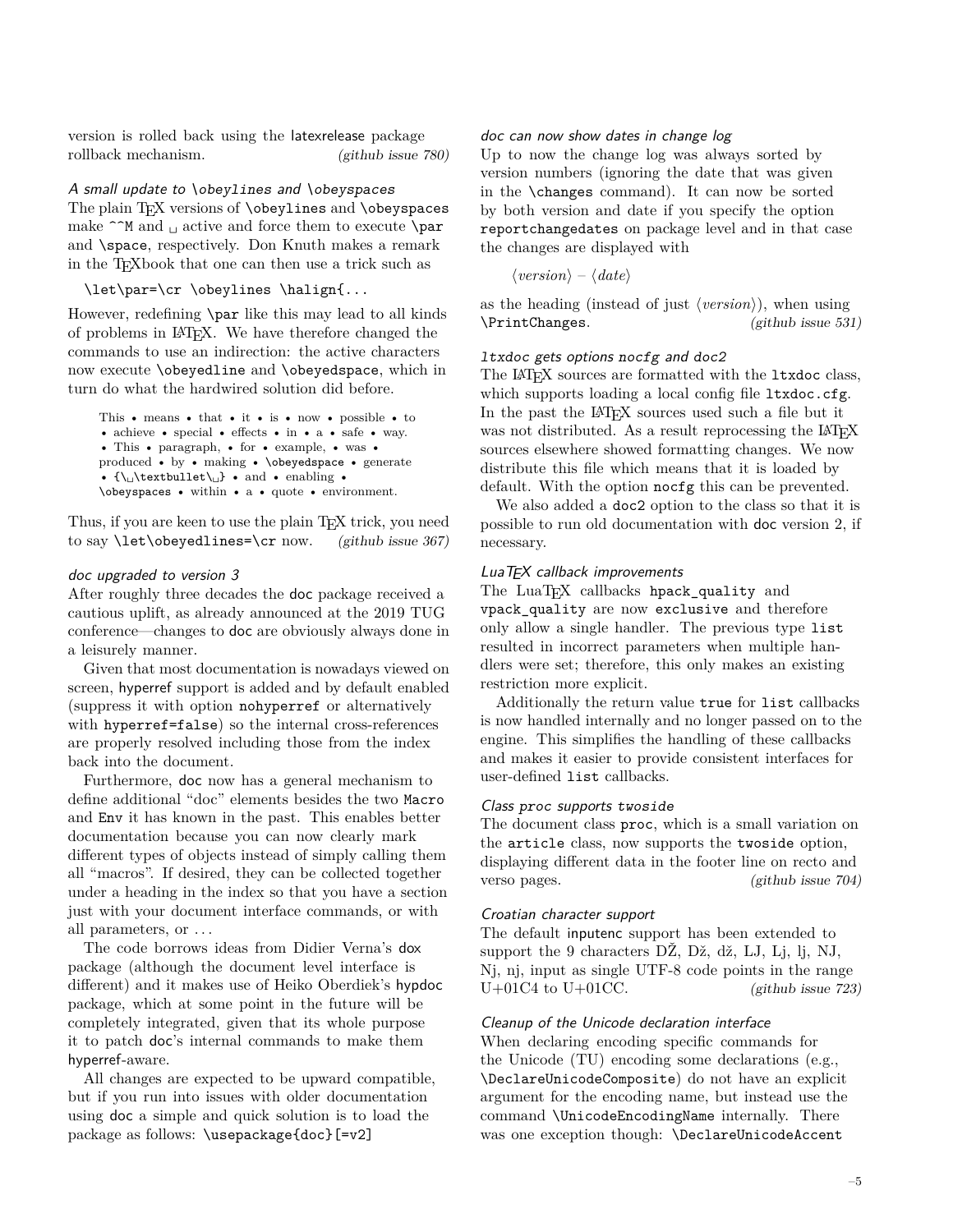required an explicit encoding argument. This inconsistency has now been removed and the encoding name is always implicit. To avoid a breaking change for a few packages on CTAN, \DeclareUnicodeAccent still accepts three arguments if the second argument is TU or \UnicodeEncodingName. Once all packages have been updated this code branch will get removed.

At the same time we added \DeclareUnicodeCommand and \DeclareUnicodeSymbol for consistency. They also use \UnicodeEncodingName internally, instead of requiring an encoding argument as their general purpose counterparts do. [\(github issue 253\)](https://github.com/latex3/latex2e/issues/253)

#### <span id="page-5-0"></span>New hook: include/excluded

A few releases ago we introduced a number of file hooks for different types of files; see [\[2\]](#page-7-1) and in particular [\[4\]](#page-7-2). The hooks for \include files now have an addition: if such a file is not included (because \includeonly is used and its ⟨*name*⟩ is not listed in the argument) then the hooks include/excluded and include/⟨*name*⟩/excluded are executed in that order—of course, only if they contain code. This happens after LAT<sub>EX</sub> has loaded the .aux file for this include file, i.e., after LAT<sub>EX</sub> has updated its counters to pretend that the file was seen.

#### <span id="page-5-1"></span>Input support for normalized angle brackets

Source files containing 〈 or 〉 directly written as Unicode codepoints U+2329 and U+232A no longer break when the source file gets normalized under Unicode normalization rules. [\(github issue gh/714\)](https://github.com/latex3/latex2e/issues/gh/714)

## <span id="page-5-2"></span>Bug fixes

<span id="page-5-3"></span>Using \DeclareUnicodeCharacter with C1 control points An error in the UTF-8 handling for non-Unicode T<sub>F</sub>X has prevented \DeclareUnicodeCharacter being used with characters in the range hex 80 to 9F. This has been corrected in this release. [\(github issue 730\)](https://github.com/latex3/latex2e/issues/730)

#### <span id="page-5-4"></span>Fix \ShowCommand when used with ltcmd

When \ShowCommand support was added for ltcmd in the previous release [\[3\]](#page-7-3), a blunder in the code made it so that when \ShowCommand was used on a command defined with ltcmd, it only printed the meaning of the command in the terminal, but didn't stop for interaction as it does elsewhere (mimicking \show). The issue is now fixed. [\(github issue 739\)](https://github.com/latex3/latex2e/issues/739)

#### <span id="page-5-5"></span>Make \cite{} produce a warning

When the **\cite** command can't resolve a citation label it issues a warning "Citation '⟨*label*⟩' on page ⟨*page*⟩ undefined". However, due to some implementation details a completely empty argument was always silently accepted. Given that there are probably people who write \cite{} with the intention to fill in the

correct label later it is rather unfortunate if that is not generating a warning that something in the document is still amiss. This has finally been corrected and a warning is now generated also in this case. [\(github issue 790\)](https://github.com/latex3/latex2e/issues/790)

#### <span id="page-5-6"></span>Fix adding cmd hooks to simple macros

A bug in how LATEX detected the type of a command caused a premature forced expansion of such commands, which, depending on their definition, could be harmless or could cause severe trouble. This has been fixed in the latest release. [\(github issue 795\)](https://github.com/latex3/latex2e/issues/795) ([https: // tex. stackexchange. com/ q/ 637565](https://tex.stackexchange.com/q/637565))

# <span id="page-5-7"></span>Warn if shipout/lastpage hook is executed too early The hook shipout/lastpage is intended to place \specials into the last page shipped out. This is needed for some use cases, e.g., tagging. If that hook is nonempty and the user has added additional pages since the last run, then LAT<sub>EX</sub> executes this hook too early, but until now without giving any indication that the document needs rerunning. This has now been corrected and an appropriate warning is given. [\(github issue 813\)](https://github.com/latex3/latex2e/issues/813)

#### <span id="page-5-8"></span>More consistent use of cramped math styles in  $Lu$ a $T \not\!\equiv X$

Using LuaT<sub>EX</sub>'s \Udelimiterover to place a horizontally extensible glyph on top of a mathematical expression now causes the expression to be set in cramped style, as used in similar situations by traditional T<sub>EX</sub> math rendering. Similarly, cramped style is now used for expressions set under such a delimiter using \Uunderdelimiter, but is no longer used when setting an expression on top of such extensible glyphs using \Uoverdelimiter. This new behavior follows TEX's rule that cramped style is used whenever something else appears above the expression. Additionally the math style of these constructs can now be detected using \mathstyle.

The old behavior can be restored by adding

#### \mathdefaultsmode=0

## to a document.

<span id="page-5-9"></span>Fixed bug when setting hook rules for one-time hooks If a \DeclareHookRule command is set for a one-time hook, it has to come *before* the hook gets used, because otherwise it never applies—after all, the hook is used only once. There was a bug in the implementation in that the sorting mechanism was still applied if the \DeclareHookRule declaration appeared while the one-time hook was executed, causing the spurious typesetting of the code labels and the hook name. This bug is now fixed and an error is raised when a new sorting rule is added to an already-used one-time hook.

A possible scenario in which this new error is raised is the following: package AAA declares a hook rule for begindocument (i.e., \AtBeginDocument) to sort out the behavior between itself and some other package.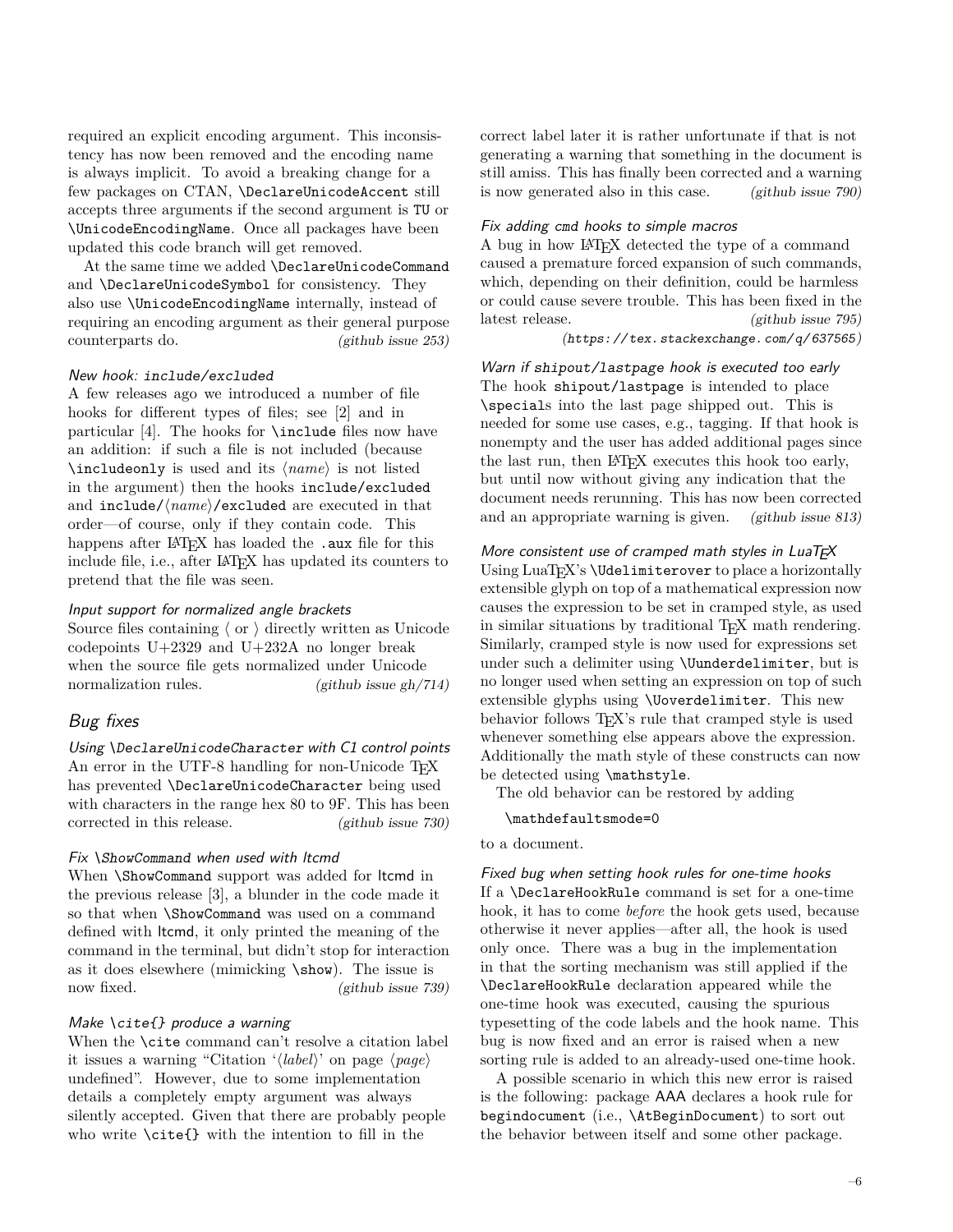Package BBB wants to load package AAA but only if it hasn't been loaded in the preamble, so delays the loading to begindocument. In that case the hook rule declared by AAA can no longer be applied and you get the error. If that happens the solution is to load the package in begindocument/before, which is executed at the very end of the preamble but before begindocument is processed. [\(github issue 818\)](https://github.com/latex3/latex2e/issues/818)

# <span id="page-6-0"></span>Changes to packages in the amsmath category

#### <span id="page-6-1"></span>amsopn: Do not reset \operator@font

The package amsopn used to define \operator@font but this command has been provided by the LAT<sub>EX</sub> format for at least 14 years. As a result the definition in amsopn is equivalent to a reset to the kernel definition, which is unnecessary and surprising if you alter the math setup (e.g., by loading a package) and at a later stage add amsmath, which then undoes part of your setup. For this reason the definition was taken out and amsmath/amsopn now relies on the format definition.

In the unlikely event that you want the resetting to happen, use

## \makeatletter \def\operator@font{\mathgroup\symoperators} \makeatother

after loading the package. [\(github issue 734\)](https://github.com/latex3/latex2e/issues/734)

#### <span id="page-6-2"></span>amsmath: Error in \shoveleft

If \shoveleft started out with the words "plus" or "minus" it was misunderstood as part of a rubber length and led either to an error or was swallowed without trace. By adding a \relax this erroneous scanning into the argument of \shoveleft is now prevented. [\(github issue 714\)](https://github.com/latex3/latex2e/issues/714)

<span id="page-6-3"></span>amsmath and amsopn: Robustify user commands

Most user-level commands have been made robust in the LATEX kernel during the last years, but variant definitions in amsmath turned them back into fragile beings. We have now made most commands in amsmath and amsopn robust as well to match the kernel behavior. This also resolves a bug recently discovered in the mathtools package, which was due to \big not being robust after **amsmath** was loaded. [\(github issue 123\)](https://github.com/latex3/latex2e/issues/123)

# <span id="page-6-4"></span>Changes to packages in the graphics category

#### <span id="page-6-5"></span>Color in formulas

While it is possible to color parts of a formula using \color commands the approach is fairly cumbersome. For example, to color a summation sign, but not its limits, you need four \color commands and some seemingly unnecessary sets of braces to get coloring and spacing right:

 $\{ Y = \color{red} \cdot \text{red} \}$ % without {{ the superscript below is misplaced \_{{\color{black} i=1}} % without {{ the \sum is black ^{{\color{black} n}} \color{black} % without it the x\_i is red  $x_i$   $\qquad \qquad \setminus$ 

Leaving out any of the \color commands or any of the {{...}} will give you a wrong result instead of the desired

$$
X = \sum_{i=1}^{n} x_i
$$

So even if this is possible, it is not a very practical solution and furthermore there are a number of cases where it is impossible to color a certain part of a formula, for example, an opening symbol such as \left( but not the corresponding \right).

We have therefore added the command \mathcolor to the color and xcolor package, which has the same syntax as \textcolor, but is specially designed for use in math and handles sub and superscripts and other aspects correctly and preserves correct spacing. Thus, the above example can now be written as

## $\[\ X = \mathcal{fred}\{\sum_{i=1}^n x_i \]$

This command is *only* allowed in formulas. For details and further examples, see mathcolor.pdf.

## <span id="page-6-6"></span>Fix locating files with \graphicspath

If a call to  $\cdot$  includegraphics asked for a file (say, image) without extension, and if both A/image.pdf and B/image.tex existed (both  $A$ / and  $B$ / in \graphicspath, but neither in a folder searched by T<sub>E</sub>X), then A/image.pdf would not be found, and a "file not found" error would be incorrectly thrown. The issue is now fixed and the graphics file is correctly found.

> [\(github issue 776\)](https://github.com/latex3/latex2e/issues/776) ([https: // tex. stackexchange. com/ q/ 630167](https://tex.stackexchange.com/q/630167))

## <span id="page-6-7"></span>Changes to packages in the tools category

#### <span id="page-6-8"></span>multicol: Fix \newcolumn

The recently added \newcolumn didn't work properly if used in vertical mode, where it behaved like \columnbreak, i.e., spreading the column material out instead of running the column short. ([https: // tex. stackexchange. com/ q/ 624940](https://tex.stackexchange.com/q/624940))

<span id="page-6-9"></span>bm: Fix for amsmath operators

An internal command used in the definition of operator commands such as \sin in amsmath has been guarded in \bm to prevent internal syntax errors due to premature expansion. [\(github issue 744\)](https://github.com/latex3/latex2e/issues/744)